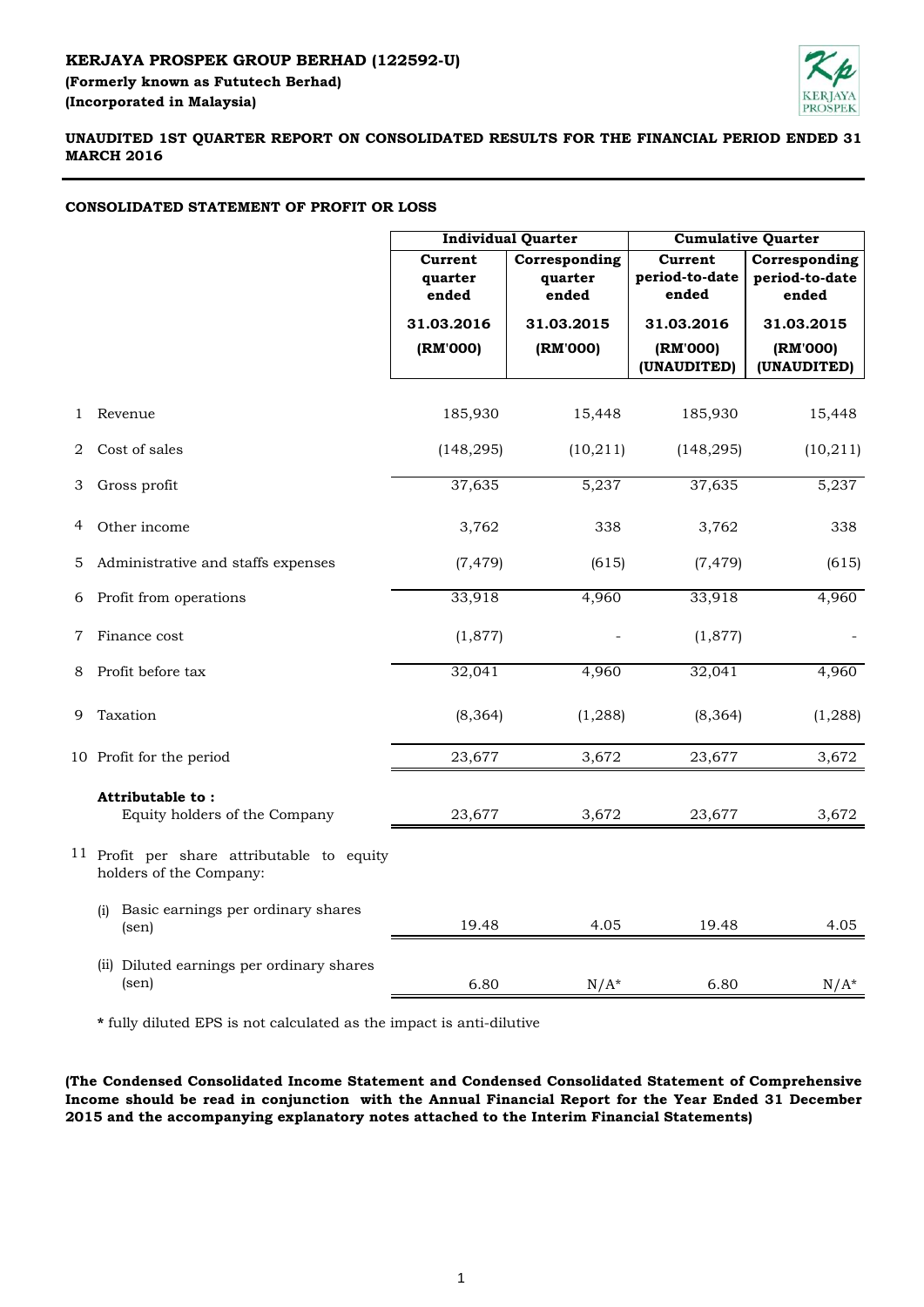

**UNAUDITED 1ST QUARTER REPORT ON CONSOLIDATED RESULTS FOR THE FINANCIAL PERIOD ENDED 31 MARCH 2016**

|   |                                            | <b>Individual Quarter</b>   |                                   | <b>Cumulative Quarter</b>          |                                          |
|---|--------------------------------------------|-----------------------------|-----------------------------------|------------------------------------|------------------------------------------|
|   |                                            | Current<br>quarter<br>ended | Corresponding<br>quarter<br>ended | Current<br>period-to-date<br>ended | Corresponding<br>period-to-date<br>ended |
|   |                                            | 31.03.2016                  | 31.03.2015                        | 31.03.2016                         | 31.03.2015                               |
|   |                                            | (RM'000)                    | (RM'000)                          | (RM'000)<br>(UNAUDITED)            | (RM'000)<br>(UNAUDITED)                  |
|   |                                            |                             |                                   |                                    |                                          |
| 1 | Profit for the period                      | 23,677                      | 3,672                             | 23,677                             | 3,672                                    |
| 2 | Other Comprehensive Expense:               |                             |                                   |                                    |                                          |
|   | - Foreign currency translation differences | (22)                        | (2)                               | (22)                               | (2)                                      |
| 3 | Total comprehensive income for the period  | 23,655                      | 3,670                             | 23,655                             | 3,670                                    |
|   | Attributable to:                           |                             |                                   |                                    |                                          |
|   | Equity holders of the Company              | 23,655                      | 3,670                             | 23,655                             | 3,670                                    |

**CONSOLIDATED STATEMENT OF PROFIT OR LOSS AND OTHER COMPREHENSIVE INCOME**

**(The Condensed Consolidated Income Statement and Condensed Consolidated Statement of Comprehensive Income** should be read in conjunction with the Annual Financial Report for the Year Ended 31 December 2015 and the **accompanying explanatory notes attached to the Interim Financial Statements)**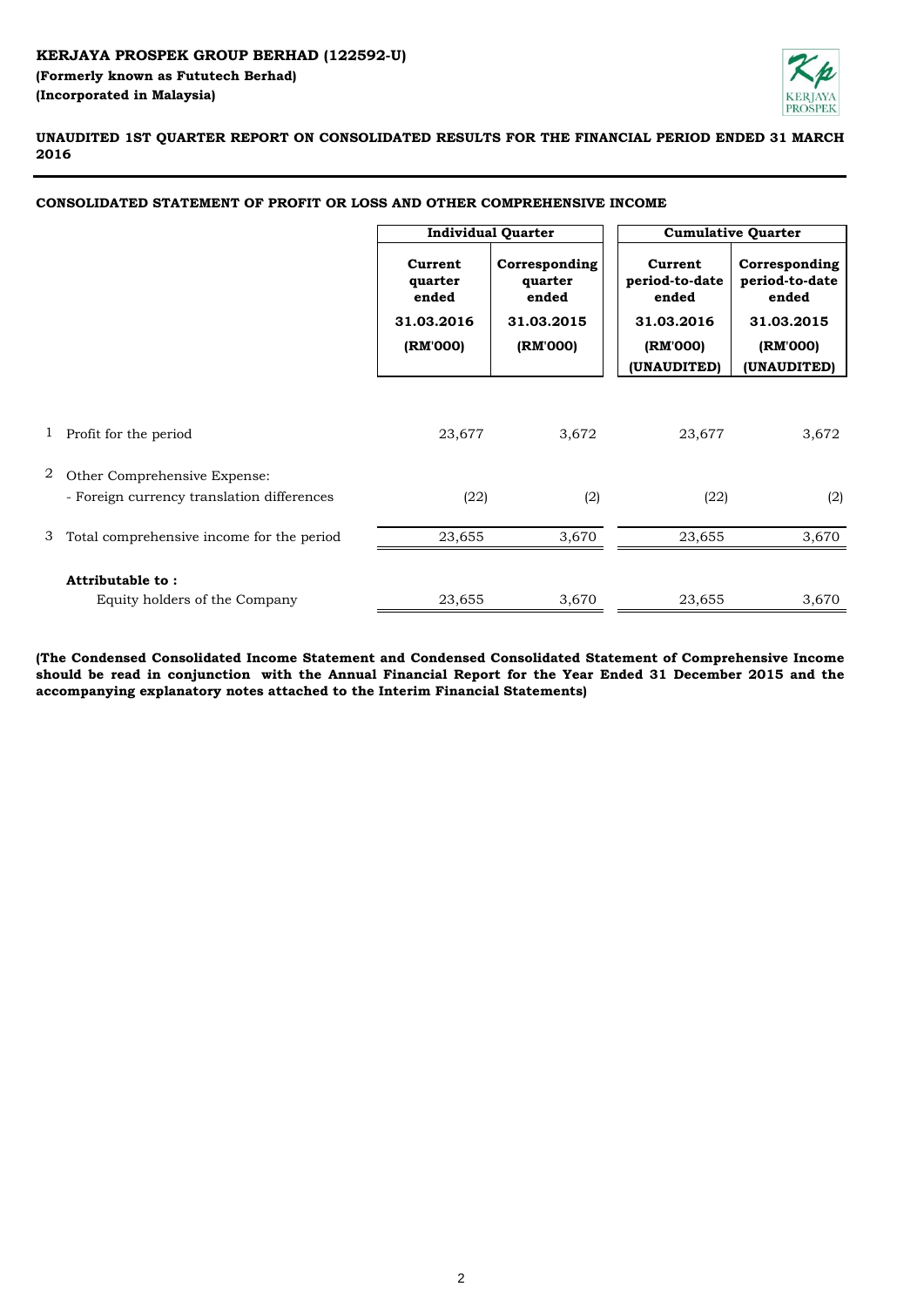

**UNAUDITED 1ST QUARTER REPORT ON CONSOLIDATED RESULTS FOR THE FINANCIAL PERIOD ENDED 31 MARCH 2016**

#### **CONSOLIDATED STATEMENT OF FINANCIAL POSITION**

| As at      | As at       |
|------------|-------------|
| 31.12.2015 | 31.03.2016  |
| (RM'000)   | (RM'000)    |
| (AUDITED)  | (UNAUDITED) |

#### **ASSETS**

| <b>Non Current Assets</b>     |         |        |
|-------------------------------|---------|--------|
| Property, Plant and Equipment | 59,466  | 6,893  |
| Investment Properties         | 5,920   | 3,725  |
| Other Investments             | 43      | 43     |
| Intangible Assets             | 28      | 31     |
| Goodwill                      | 353,135 |        |
| Trade Debtors                 | 4,681   | 7,656  |
| Deferred tax assets           | 1,891   |        |
|                               | 425,164 | 18.348 |

| Current Assets                               |         |         |
|----------------------------------------------|---------|---------|
| Inventories                                  | 45,437  | 45,916  |
| Trade Debtors                                | 252,105 | 66,627  |
| Accrued billings due to property development | 11,684  | 9,141   |
| Other Debtors, Deposits and Prepayments      | 20,819  | 6,504   |
| Tax Recoverables                             | 43      | 73      |
| <b>Fixed Deposits</b>                        | 30,506  |         |
| Cash and Bank Balances                       | 106,158 | 11,796  |
|                                              | 466,752 | 140,057 |
| <b>TOTAL ASSETS</b>                          | 891.916 | 158,405 |

#### **EQUITY AND LIABILITIES**

#### **Equity Attributable to Equity Holders of the Company**

| Share Capital                                     | 132,707 | 45,861  |
|---------------------------------------------------|---------|---------|
| Redeemable Convertible Preference Shares ("RCPS") | 234,776 |         |
| Share Premium                                     | 133,824 | 375     |
| Other Reserves                                    | 274     | 296     |
| Accumulated Profit                                | 85,464  | 61.787  |
|                                                   | 587.045 | 108.319 |

| <b>Non Current Liabilities</b>           |         |        |
|------------------------------------------|---------|--------|
| Trade Payables                           | 2,648   | 3,218  |
| <b>RCPS</b>                              | 13,530  |        |
| Deferred tax liabilities                 | 4,763   | 509    |
|                                          | 20,941  | 3,727  |
| <b>Current Liabilities</b>               |         |        |
| Trade Payables                           | 186,007 | 28,306 |
| Other Payables, Accruals and Liabilities | 15,431  | 5,216  |
| <b>Borrowings</b>                        | 74,193  | 11,195 |
| Provision for Taxation                   | 8,299   | 1,642  |
|                                          | 283,930 | 46.359 |

#### 304,871 50,086 891,916 158,405 **Total Liabilities TOTAL EQUITY AND LIABILITIES**

Net Assets Per Share (based on ordinary shares of RM0.50 each) (RM)

**(The Condensed Consolidated Statement of Financial Position should be read in conjunction with the Annual Financial Report for the Year Ended 31 December 2015 and the accompanying explanatory notes attached to the Interim Financial Statements)**

2.21 1.19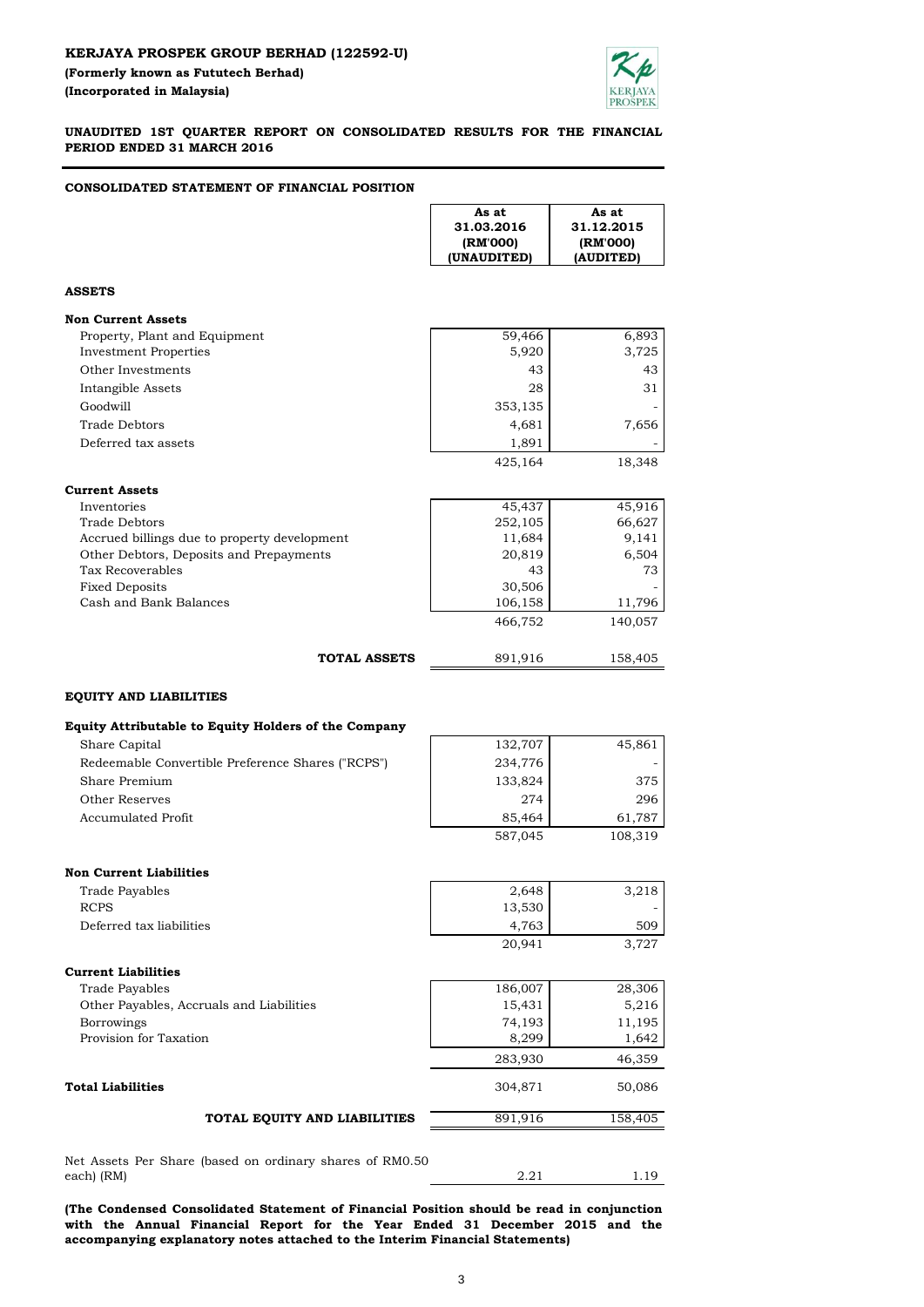

### **UNAUDITED 1ST QUARTER REPORT ON CONSOLIDATED RESULTS FOR THE FINANCIAL PERIOD ENDED 31 MARCH 2016**

#### **CONSOLIDATED STATEMENTS OF CHANGES IN EQUITY**

|                                                                                                                                        |                                       |                                          | Attributable to Equity Holders of the Company |                              |                                                |                                      |
|----------------------------------------------------------------------------------------------------------------------------------------|---------------------------------------|------------------------------------------|-----------------------------------------------|------------------------------|------------------------------------------------|--------------------------------------|
|                                                                                                                                        |                                       |                                          |                                               |                              |                                                |                                      |
|                                                                                                                                        | <b>Share Capital</b><br><b>RM'000</b> | <b>Share</b><br>Premium<br><b>RM'000</b> | Other<br><b>Reserves</b><br><b>RM'000</b>     | <b>RCPS</b><br><b>RM'000</b> | Accumulated<br><b>Profits</b><br><b>RM'000</b> | <b>Total Equity</b><br><b>RM'000</b> |
| <b>3 MONTHS PERIOD ENDED 31</b><br><b>MARCH 2016</b>                                                                                   |                                       |                                          |                                               |                              |                                                |                                      |
| Balance as at 1 January 2016                                                                                                           | 45,861                                | 375                                      | 296                                           |                              | 61,787                                         | 108,319                              |
| Total Comprehensive Income for the<br>year                                                                                             |                                       |                                          | (22)                                          |                              | 23,677                                         | 23,655                               |
| Issuance of shares pursuant to<br>- Warrants exercised<br>- Acquisition of subsidiaries<br>- Private Placement<br>- Conversion of RCPS | 398<br>18,448<br>20,000<br>48,000     | 302<br>24,352<br>46,000<br>63,360        |                                               | 339,927<br>(105, 151)        |                                                | 700<br>382,727<br>66,000<br>6,209    |
| Share issuance expenses                                                                                                                |                                       | (565)                                    |                                               |                              |                                                | (565)                                |
| Balance as at 31 March 2016                                                                                                            | 132,707                               | 133,824                                  | 274                                           | 234,776                      | 85,464                                         | 587,045                              |
| <b>3 MONTHS PERIOD ENDED 31</b><br><b>MARCH 2015</b>                                                                                   |                                       |                                          |                                               |                              |                                                |                                      |
| Balance as at 1 January 2015                                                                                                           | 45,368                                |                                          | 298                                           |                              | 48,374                                         | 94,040                               |
| Total Comprehensive Income for the<br>period                                                                                           |                                       |                                          | (2)                                           |                              | 3,672                                          | 3,670                                |
| Balance as at 31 March 2015                                                                                                            | 45,368                                |                                          | 296                                           |                              | 52,046                                         | 97,710                               |

(The Condensed Consolidated Statements of Changes in Equity should be read in conjunction with the Annual Financial Report **for the Year Ended 31 December 2015 and the accompanying explanatory notes attached to the Interim Financial Statements)**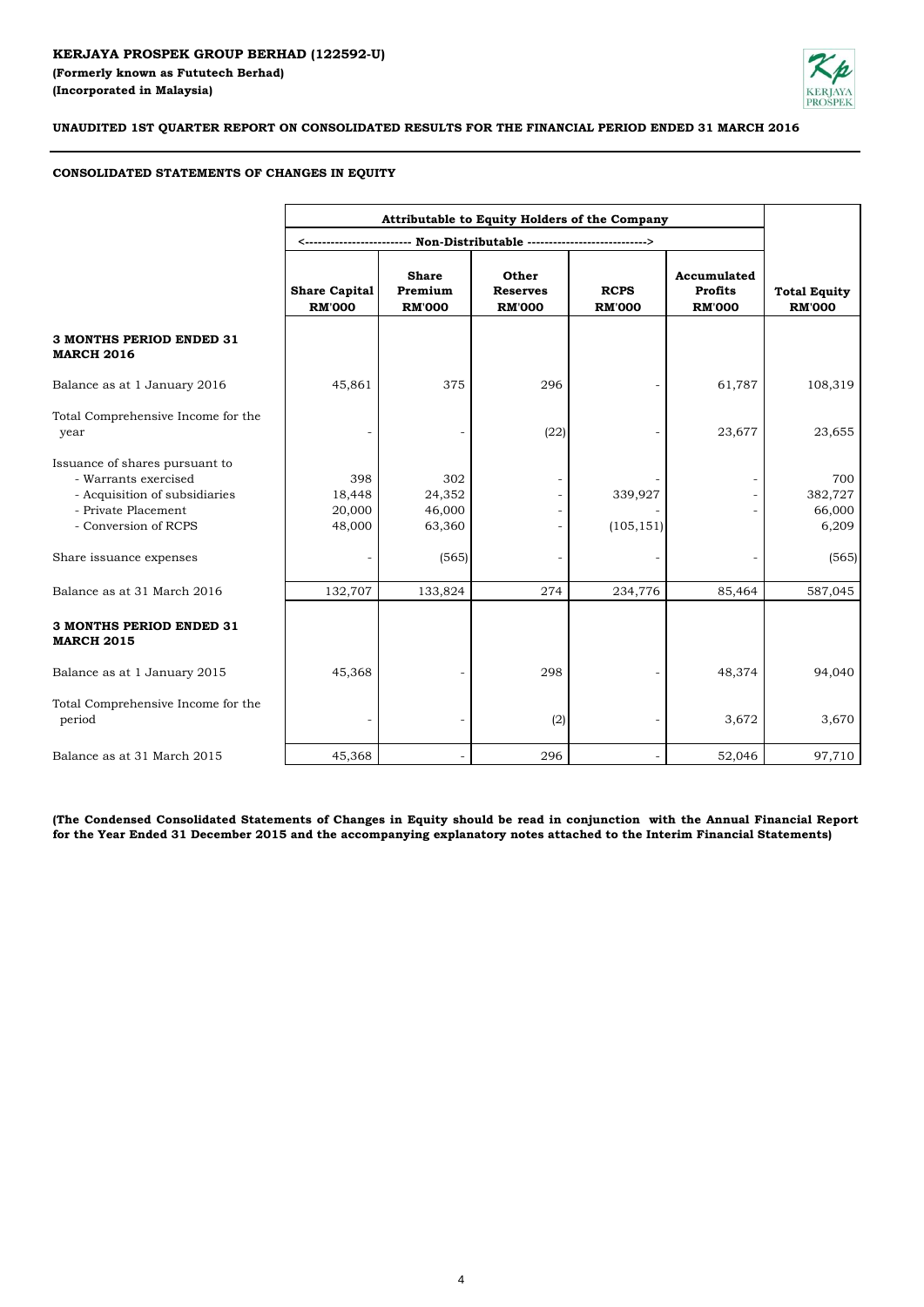

## **UNAUDITED 1ST QUARTER REPORT ON CONSOLIDATED RESULTS FOR THE FINANCIAL PERIOD ENDED 31 MARCH 2016**

## **CONSOLIDATED CASHFLOW STATEMENT**

|                                                                                   | Current<br>period-to-date<br>ended<br>31.03.2016 | Corresponding<br>period-to-date<br>ended<br>31.03.2015 |
|-----------------------------------------------------------------------------------|--------------------------------------------------|--------------------------------------------------------|
|                                                                                   | (RM'000)                                         | (RM'000)                                               |
|                                                                                   | (UNAUDITED)                                      | (UNAUDITED)                                            |
| CASH FLOWS FROM OPERATING ACTIVITIES                                              |                                                  |                                                        |
| Profit before tax<br>Adjustment for:                                              | 32,041                                           | 4,960                                                  |
| Amortisation and depreciation of property, plant and equipments<br>Non-cash items | 1,937<br>(1,934)                                 | 297<br>(182)                                           |
| Operating Profit Before Working Capital Changes                                   | 32,044                                           | 5,075                                                  |
| Changes in working capital :                                                      |                                                  |                                                        |
| Net change in operating assets                                                    | 82,293                                           | (9, 972)                                               |
| Net change in operating liabilities                                               | (89, 609)                                        | 219                                                    |
| Net Cash Generated from /(Used in) Operations                                     | 24,728                                           | (4,678)                                                |
| Income tax paid                                                                   | (5,798)                                          | (877)                                                  |
| Income tax refunded                                                               | 29                                               |                                                        |
| Interest paid<br>Interest received                                                | (481)<br>666                                     | 181                                                    |
| Net Cash Generated from/(Used in) Operating Activities                            | 19,144                                           | (5, 374)                                               |
|                                                                                   |                                                  |                                                        |
| <b>CASH FLOW FROM INVESTING ACTIVITIES</b>                                        |                                                  |                                                        |
| Acquisition of property, plant and equipments                                     | (1,684)                                          | (626)                                                  |
| Acquisition of investment properties                                              | (2, 194)                                         | (256)                                                  |
| Acquisition of subsidiaries, net of cash acquired (Note 1)                        | (19,087)                                         |                                                        |
| Net Cash Used In Investing Activities                                             | (22, 965)                                        | (882)                                                  |
| CASH FLOW FROM FINANCING ACTIVITES                                                |                                                  |                                                        |
| Proceeds from issuance of shares                                                  | 65,435                                           |                                                        |
| Proceeds from exercise of warrants                                                | 700                                              |                                                        |
| Drawdown of short term borrowing                                                  | 55,490                                           |                                                        |
| Net repayment of short term borrowing                                             | (39)                                             |                                                        |
| Net Cash Generated From Financing Activities                                      | 121,586                                          |                                                        |
| NET INCREASE / (DECREASE) IN CASH AND CASH EQUIVALENTS                            | 117,765                                          | (6, 256)                                               |
| EFFECT OF EXCHANGE RATE CHANGES                                                   | (22)                                             | (2)                                                    |
| CASH AND CASH EQUIVALENTS AT BEGINNING OF PERIOD                                  | 601                                              | 28,627                                                 |
| CASH AND CASH EQUIVALENTS AT END OF PERIOD                                        | 118,344                                          | 22,369                                                 |
| CASH AND CASH EQUIVALENTS CARRIED FORWARD CONSIST OF:                             |                                                  |                                                        |
| Cash and Bank Balances                                                            | 106,158                                          | 22,369                                                 |
| <b>Fixed Deposits</b>                                                             | 30,506                                           |                                                        |
| Less: Bank overdraft                                                              |                                                  |                                                        |
|                                                                                   | (18, 320)                                        |                                                        |
|                                                                                   | 118,344                                          | 22,369                                                 |

**(The Condensed Consolidated Cashflow Statements should be read in conjunction with the Annual Financial Report for the Year Ended 31 December 2015 and the accompanying explanatory notes attached to the Interim Financial Statements)**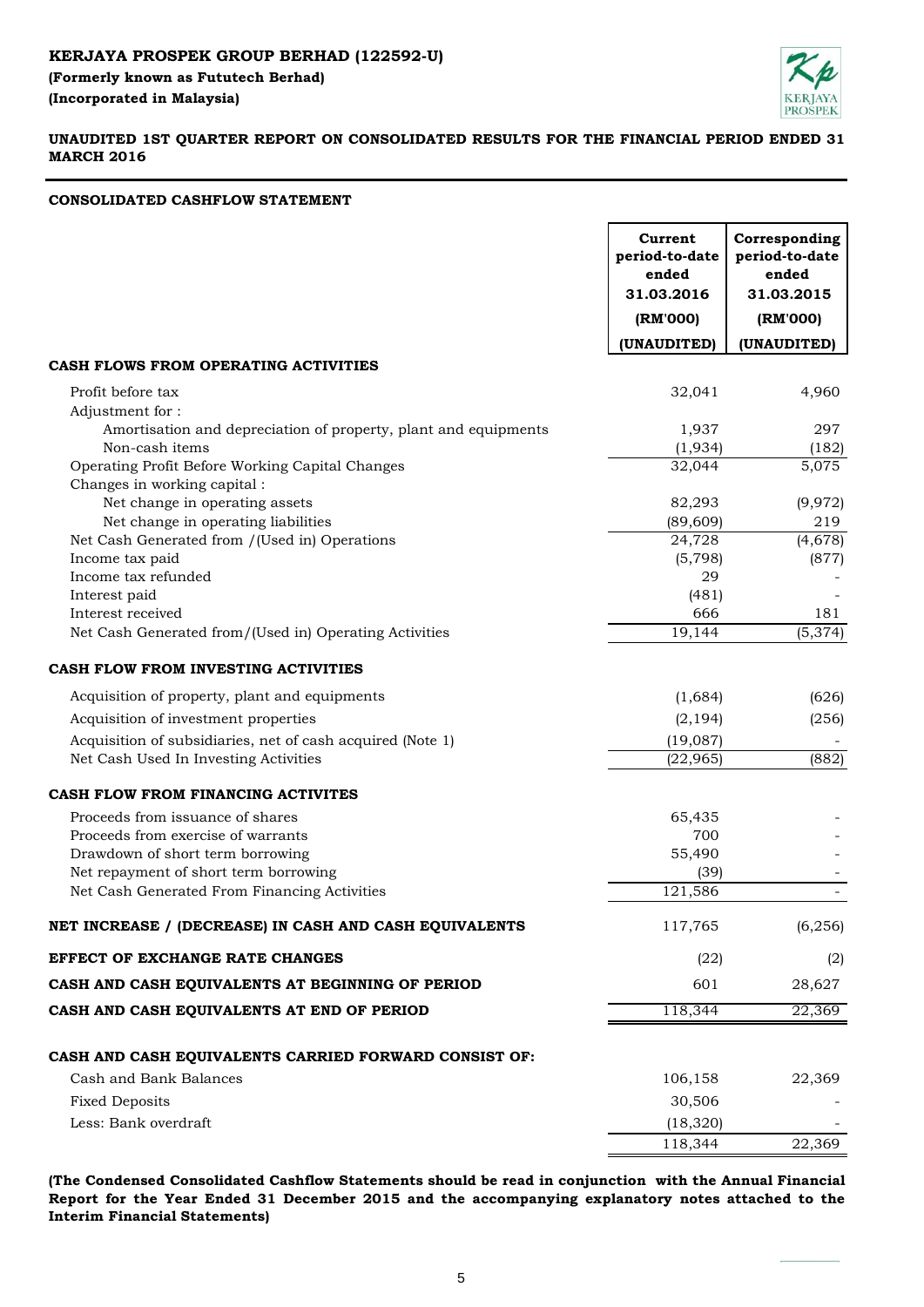# **KERJAYA PROSPEK GROUP BERHAD (122592-U) (Formerly known as Fututech Berhad) (Incorporated in Malaysia)**



## **UNAUDITED 1ST QUARTER REPORT ON CONSOLIDATED RESULTS FOR THE FINANCIAL PERIOD ENDED 31 MARCH 2016**

## **CONSOLIDATED CASHFLOW STATEMENT (CONT'D)**

Fair value for identifiable assets acquired and liabilities assumed as follows:

|                                  | (RM'000)   |
|----------------------------------|------------|
| <b>Fixed Assets</b>              | 52,823     |
| Deferred Tax Assets              | 1,719      |
| Cash and equivalents             | 36,113     |
| Trade Receivables                | 241,105    |
| Other Receivables and Prepayment | 30,150     |
| Other assets                     | 12         |
| Short-term Borrowings            | (422)      |
| Trade Payable and accrued        | (114, 807) |
| Other payables & accruals        | (15, 103)  |
| Income Tax Payable               | (4,360)    |
| Other liabilities                | (118, 885) |
| Deferred Tax                     | (3,480)    |
| Total net identifiable assets    | 104.865    |

#### **Goodwill**

Goodwill was recognised as a result of the acquisitons as follow:

|                                        | (RM'000)  |
|----------------------------------------|-----------|
| Total purchase consideration           | 458.000   |
| Less: value of net identifiable assets | (104.865) |
|                                        | 353.135   |

The goodwill is attributable mainly to the skills and technical talent of the acquiree's work force and the synergies expected to be achieved from integrating the companies into the Group's existing construction business.

## **Note 1**

The cash outflow on the acquisition is as follow:

|                                                    | (RM'000)  |
|----------------------------------------------------|-----------|
| Purchase consideration satisfied by cash           | 55.200    |
| Cash and cash equivalents of subsidiaries acquired | (36, 113) |
| Net cash outflow of the group                      | 19.087    |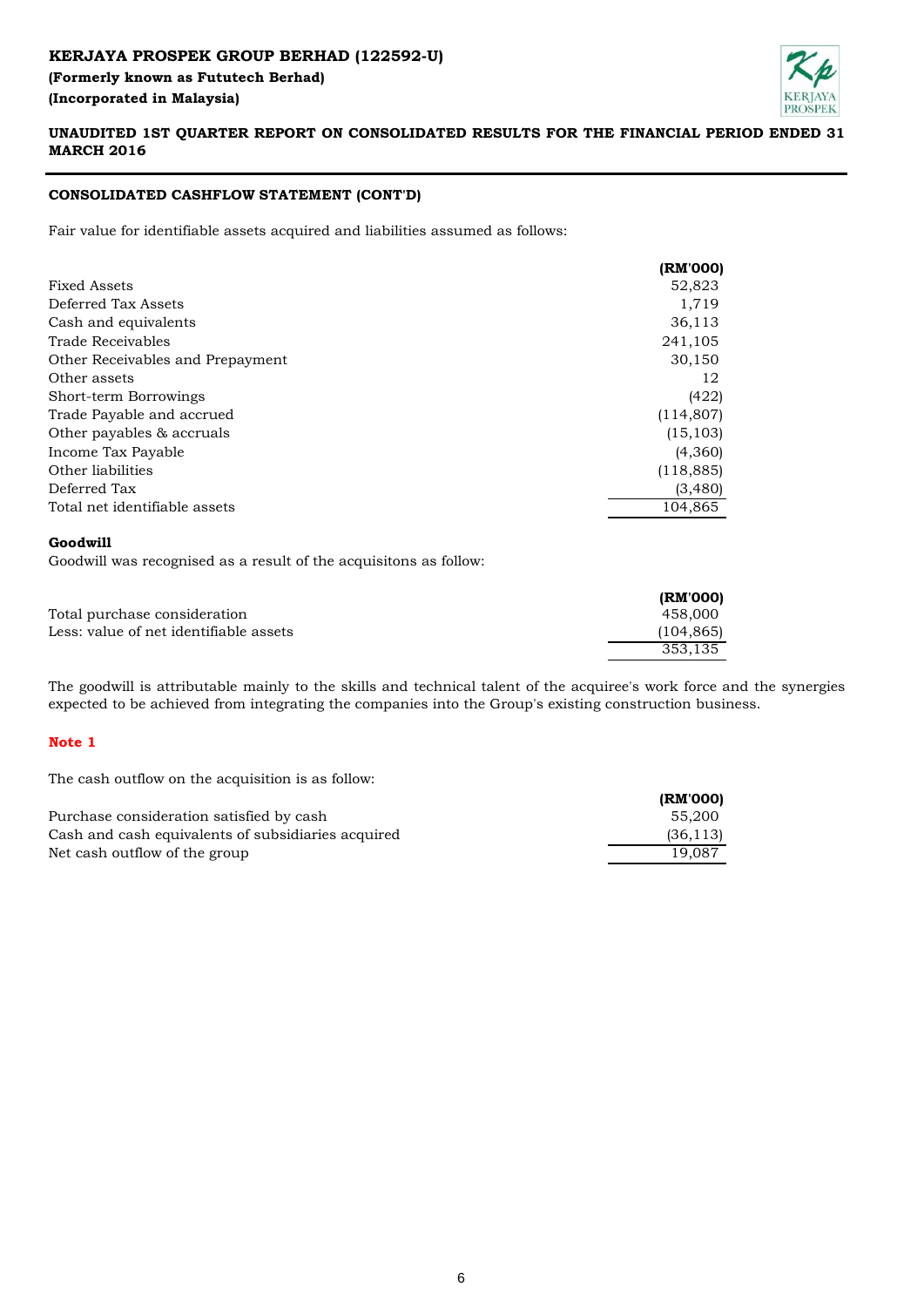

## **UNAUDITED 1ST QUARTER REPORT ON CONSOLIDATED RESULTS FOR THE FINANCIAL PERIOD ENDED 31 MARCH 2016**

### **INFORMATION REQUIRED BY MALAYSIAN FINANCIAL REPORTING STANDARD (MFRS) 134**

### **A1. Corporate Information**

Kerjaya Prospek Group Berhad (formerly known as Fututech Berhad) is a public limited company incorporated and domiciled in Malaysia, and is listed on the Bursa Malaysia Securities Berhad. The registered office is located at No. 802, 8th Floor, Block C, Kelana Square, 17 Jalan SS7/26, 47301 Petaling Jaya, Selangor. The principal place of business is located at No.1, 2nd Floor, Bangunan One Wangsa, Jalan Wangsa Permai, Taman Wangsa Permai, 52200 Kuala Lumpur.

#### **A2. Malaysian Financial Reporting Standards ("MFRS")**

These consolidated financial statements for the financial year ended 31 March 2016 have been prepared in accordance with Malaysia Financial Reporting Standards (MFRS) and the requirements of the Companies Act, 1965 in Malaysia.

These consolidated financial statements have been prepared by applying accounting policies and method of computation consistent with those used in the preparation of the audited financial statements of the Group as at 31 December 2015, except for the adoption of the following new and revised Standards and Amendments.

|                                                                                                                                                                    | Effective for annual period |
|--------------------------------------------------------------------------------------------------------------------------------------------------------------------|-----------------------------|
| Description                                                                                                                                                        | beginning on or after       |
| Amendments to MFRSs contained in the document entitled Annual<br>Improvements 2012 - 2014 Cycle                                                                    | 1st January 2016            |
| MFRS 14, Regulatory Deferral Accounts                                                                                                                              | 1st January 2016            |
| Amendments to MFRS 11, Joint Arrangements – Accounting for<br>Acquisitions of Interests in Joint Operation                                                         | 1st January 2016            |
| Amendments to MFRS 116, Property, Plant and Equipment and<br>MFRS 138, Intangible Assets – Clarification of Acceptable Methods<br>of Depreciation and Amortisation | 1st January 2016            |
| Amendments to MFRS 116, Property, Plant and Equipment and<br>MFRS 141, Agriculture – Agriculture; Bearer Plants                                                    | 1st January 2016            |
| Amendments to MFRS 101, Presentation of Financial Statements -<br>Disclosure initiative                                                                            | 1st January 2016            |
| Amendments to MFRS 10, 12, 127 and 128                                                                                                                             | 1st January 2016            |

The adoption of abovementioned Standards and Amendments will have no material impact to the financial statements of the Group and of the Company except for more extensive disclosures in the financial statements.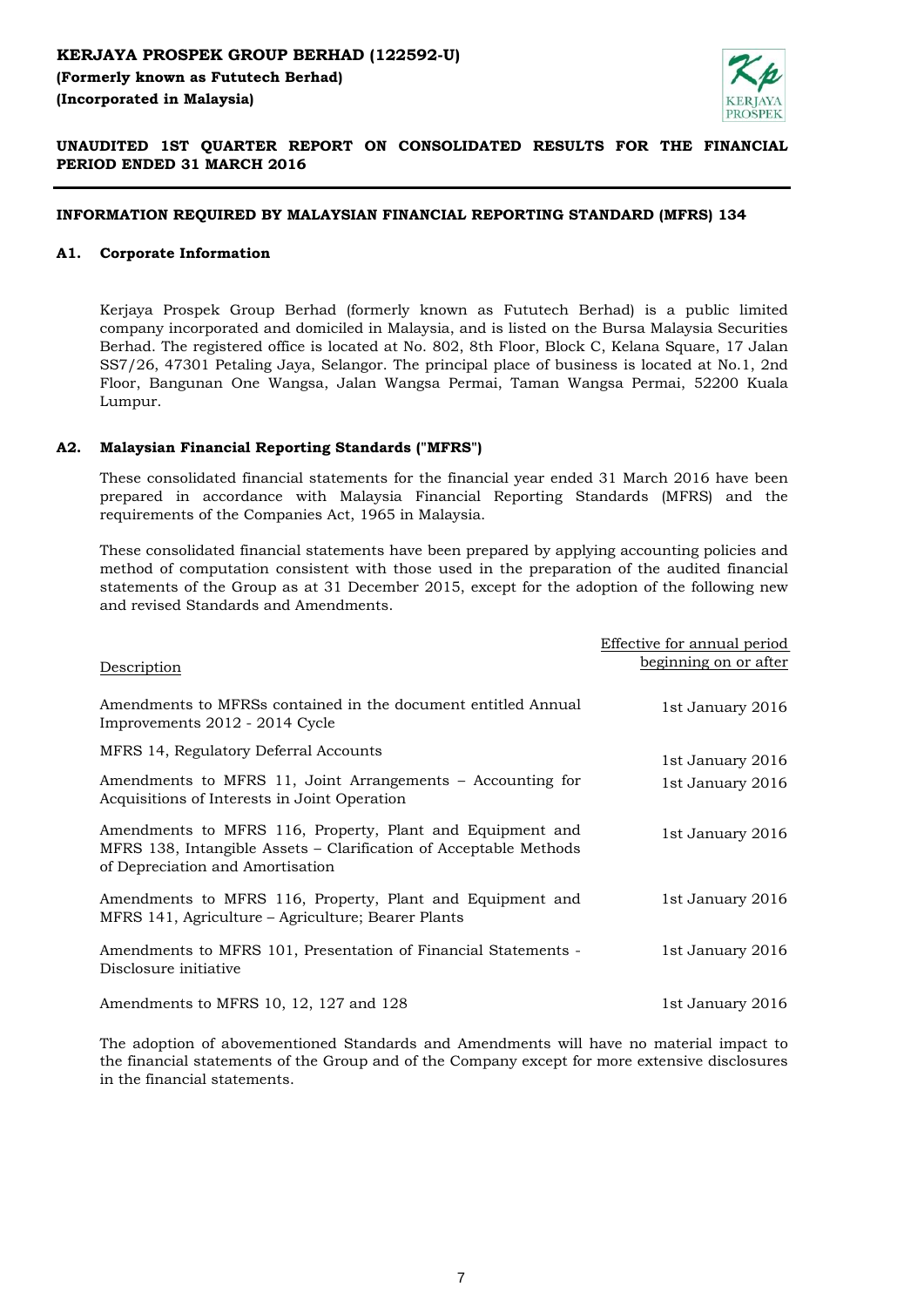

## **UNAUDITED 1ST QUARTER REPORT ON CONSOLIDATED RESULTS FOR THE FINANCIAL PERIOD ENDED 31 MARCH 2016**

### **A3. Audit Report**

The audited financial statements for the preceding financial year ended 31 December 2015 were not subject to any qualification.

#### **A4. Seasonal or Cyclical Factors**

The principal business operations of the Group are not significantly affected by any seasonal or cyclical factors.

#### **A5. Unusual Items**

There were no unusual items in the current quarter under review that affecting the assets, liabilities, equity, net income or cashflow of the Group.

#### **A6. Changes in Estimates**

There were no significant changes in estimates that have a material effect to the current quarter under review.

### **A7. Debt and Equity Securities**

Save as disclosed below, there were no other issuance or repayment of debt and equity securities, share buy-backs, share cancellations, share held as treasury shares by the Group during the financial period.

- a) On 21st January, 2016, 36,896,552 ordinary shares of RM0.50 each were issued at RM1.16 per share as partial consideration for the acquisition of the entire equity interest in Kerjaya Prospek (M) Sdn Bhd ("KPSB") for a purchase consideration of RM438 million ("KPSB Acquisition").
- b) On 21st January, 2016, 310,344,828 RCPS were issued at RM1.16 per RCPS as as partial consideration for the KPSB Acquisition.
- c) On 30th March, 2016, the Company has issued 136,000,000 new ordinary shares of RM0.50 each pursuant to the followings:
	- (i) 40,000,000 new ordinary shares of RM0.50 each were issued at RM1.65 per share to several placees arising from the private placement of up to 100 million new ordinary shares of RM0.50 each ("Placement Shares")("Private Placement"). Total gross proceeds raised from the placement of the 40,000,000 Placement Shares amounted to RM66,000,000.00; and
	- (ii) 96,000,000 new ordinary shares of RM0.50 each were issued at RM1.16 per share to Egovision Sdn Bhd arising from the conversion of RCPS. The conversion price of RM1.16 per share was deemed settled by way of set-off against the issue price of the RCPS and no additional consideration paid on conversion.
- d) 795,200 new ordinary shares of RM0.50 each were issued pursuant to the conversion of warrants 2007/2017 during the financial period under review at the exercise price of RM0.88 per share.

#### **A8. Dividends Paid**

No dividend has been paid during the quarter under review.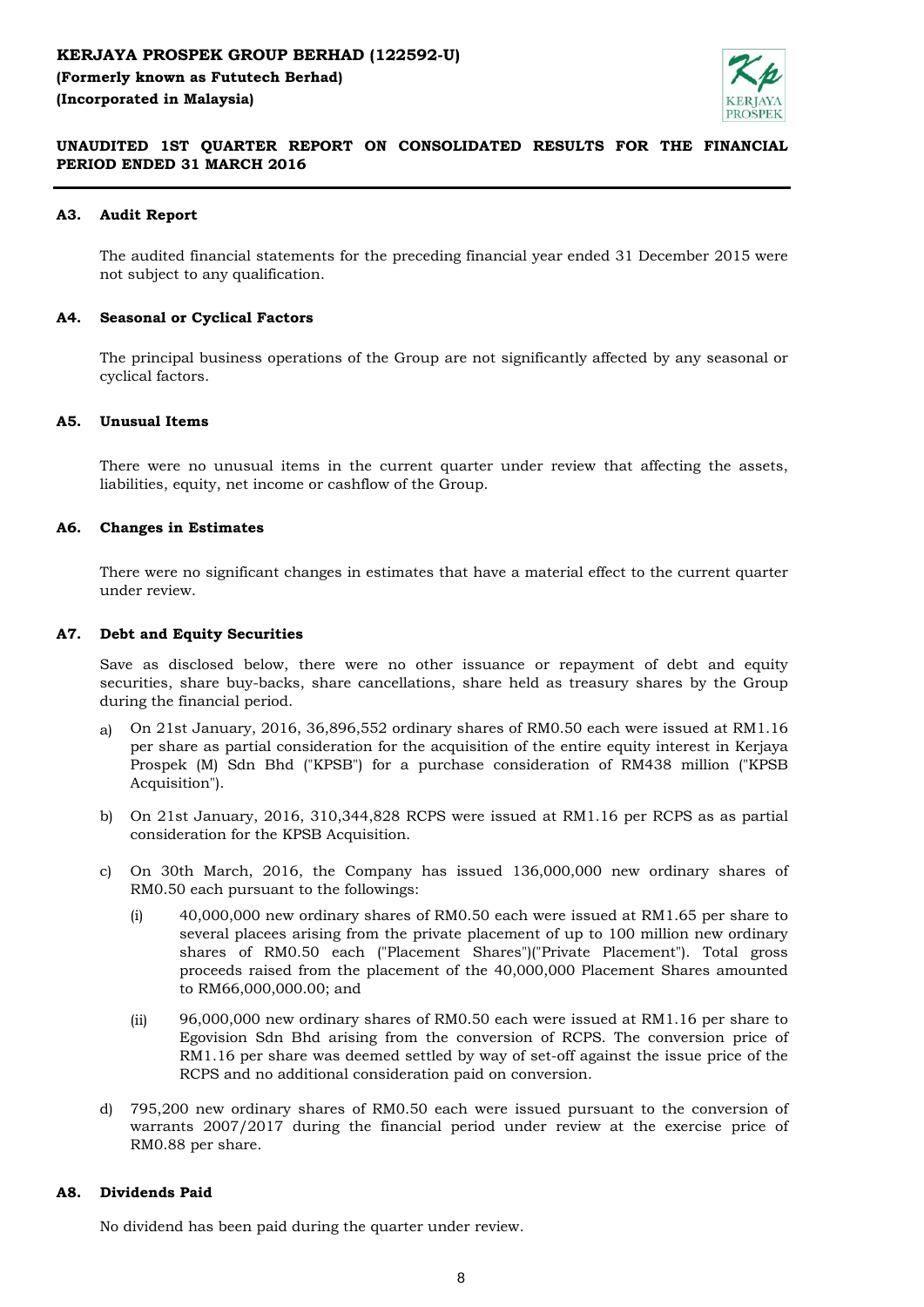

### **A9. Segmental Information**

#### **FOR THE FINANCIAL PERIOD ENDED 31 MARCH 2016**

|                          | Construction<br>(RM'000) | Manufacturing<br>(RM'000) | Property<br>Development<br>(RM'000) | <b>Others</b><br>(RM'000) | Elimination<br>(RM'000) | <b>Total</b><br>(RM'000) |
|--------------------------|--------------------------|---------------------------|-------------------------------------|---------------------------|-------------------------|--------------------------|
| External Revenue         | 178,765                  | 4,145                     | 3,020                               | $\overline{\phantom{a}}$  |                         | 185,930                  |
| Inter Company Revenue    | 67,059                   |                           | $\overline{\phantom{a}}$            | $\qquad \qquad$           | (67, 059)               |                          |
| <b>RESULTS</b>           | 245,824                  | 4,145                     | 3,020                               |                           | (67, 059)               | 185,930                  |
| Segmental Results        | 24,634                   | 886                       | 1,130                               | (2, 451)                  | (522)                   | 23,677                   |
| <b>OTHER INFORMATION</b> |                          |                           |                                     |                           |                         |                          |
| Segmental Assets         | 502,852                  | 97,927                    | 55,312                              | 559,332                   | (323, 507)              | 891,916                  |
| Segmental Liabilities    | 357,913                  | 65,360                    | 49,828                              | 111,211                   | (279, 441)              | 304,871                  |

## **FOR THE FINANCIAL PERIOD ENDED 31 MARCH 2015**

|                          |              |               | Property       |                          |             |              |
|--------------------------|--------------|---------------|----------------|--------------------------|-------------|--------------|
|                          | Construction | Manufacturing | Development    | <b>Others</b>            | Elimination | <b>Total</b> |
|                          | (RM'000)     | (RM'000)      | (RM'000)       | (RM'000)                 | (RM'000)    | (RM'000)     |
| External Revenue         | 12,584       | 2,864         | $\overline{a}$ | $\overline{\phantom{a}}$ |             | 15,448       |
| Inter Segment Revenue    | 6,142        |               |                | $\overline{\phantom{a}}$ | (6, 142)    |              |
|                          | 18,726       | 2,864         |                | $\overline{\phantom{a}}$ | (6, 142)    | 15,448       |
| <b>RESULTS</b>           |              |               |                |                          |             |              |
| Segmental Results        | 2,944        | 760           | (6)            | (26)                     |             | 3,672        |
| <b>OTHER INFORMATION</b> |              |               |                |                          |             |              |
| <b>Segmental Assets</b>  | 65,134       | 87,469        | 30,242         | 36,401                   | (99, 579)   | 119,667      |
| Segmental Liabilities    | 49,665       | 62,938        | 29,788         | 40,747                   | (161, 181)  | 21,957       |

As the business of the Group is engaged entirely in Malaysia, no reporting by geographical location of operation is presented.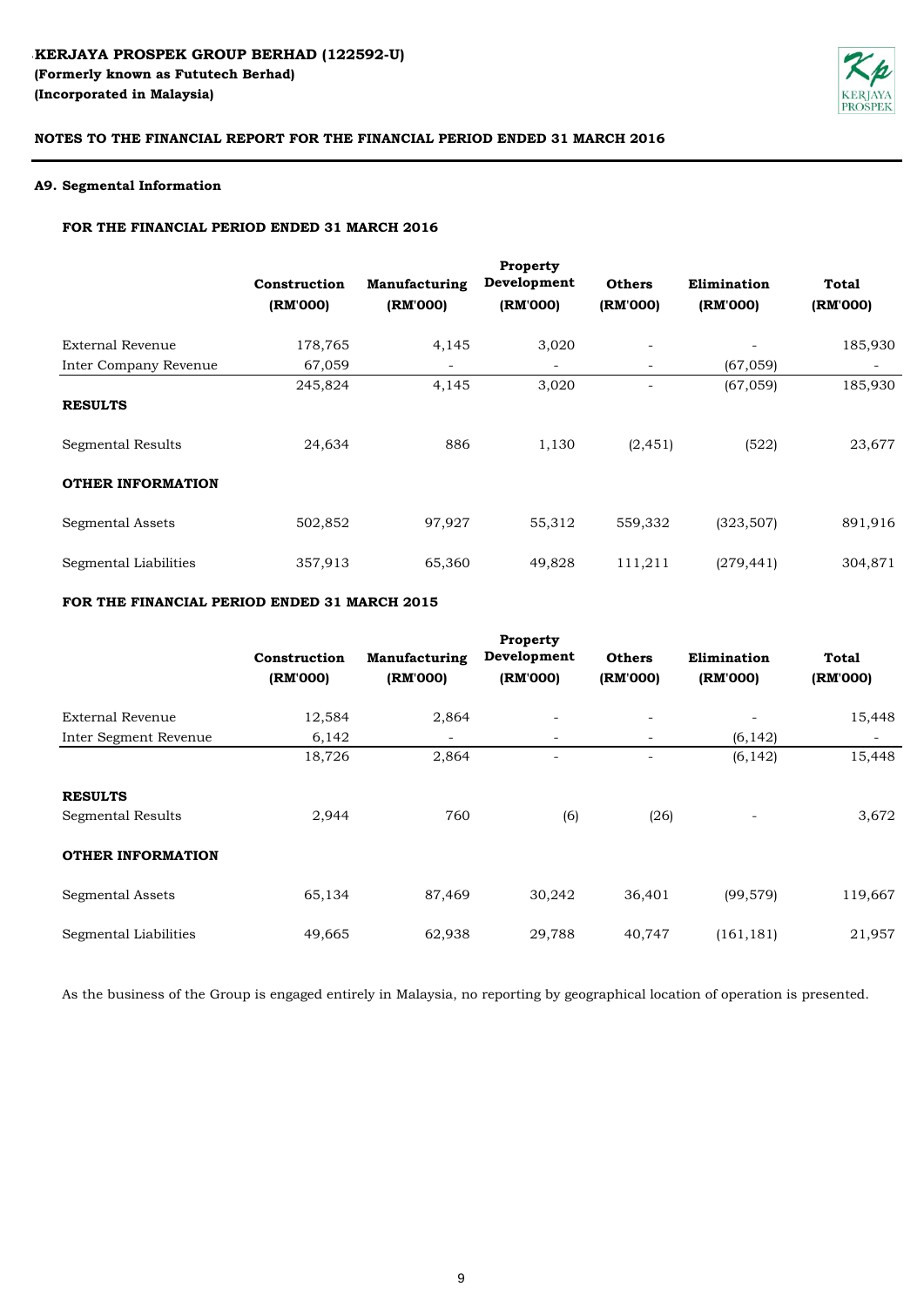

#### **A9. Segmental Information (contd.)**

For management purposes, the Group is organised into business units based on their products and services, and has four (4) reportable operating segments as follow:

(i) Construction - Main building construction works, supply and installation of interior fixtures, fittings, lightings, cabinetry and related products, provision of contract workmanship and other related services.

(ii) Manufacturing - Manufacture, assemble, installation and sale of light fittings, furniture, kitchen cabinetry and related products.

(iii) Property Development - Development of residential and/or commercial properties.

(iv) Others - Investment holding and dormant companies.

#### **Segment performance for the financial period ended 31 March 2016 as compared to corresponding preceding period ended 31 March 2015**

#### **(i) Construction**

The performance of the construction segment has improved significantly following the completion of the acquisition of two (2) subsidiaries that specialise in construction activities in January 2016. The newly acquired subsidiary, KPSB, has contributed approximately RM165 million in revenue from its on-going projects, after eliminated the inter-company projects revenue. The segmental profit was further enhanced from RM2.94 million in corresponding preceding period to RM24.6 million in current financial quarter. With the enlarged orderbook, the construction segment is expected to continue to deliver positive results and improve the Group's overall turnover and profitability moving forward.

#### **(ii) Manufacturing**

The manufacturing segment has achieved a total revenue of RM4.15 million in current financial quarter, representing an increase of approximately 44.7% as compared to its preceding financial quarter of RM2.86 million. Along with the increase of revenue, the segmental profit has marginally increase from RM760 thousand to RM886 thousand. The overall profit margin for projects secured in the preceding year was lower as compared to the previous years due to competition and material price hike as a result of the weakening of currency. However, the higher volume from these projects subsequently had contributed to higher revenue in this division. There are currently two (2) on-going projects that are nearing their completion stage in current financial quarter.

#### **(iii) Property Development**

The property development division continues to recognise its revenues of RM3.02 million and a profit of RM1.13 million for the current financial quarter as a result of more sale and purchase agreements were being executed as our project Vista Residences @ Genting Highlands progresses.

#### **(iv) Others**

Others refer to investment holding and dormant companies. A segmental loss of RM2.45 million after the elimination entries recorded was mainly due to stamp duty paid on the shares transferred in relation to the acquisition of two (2) subsidiaries, processing fee incurred for securing bank facilities and interest expenses arising from the revolving credit utilised during the financial quarter.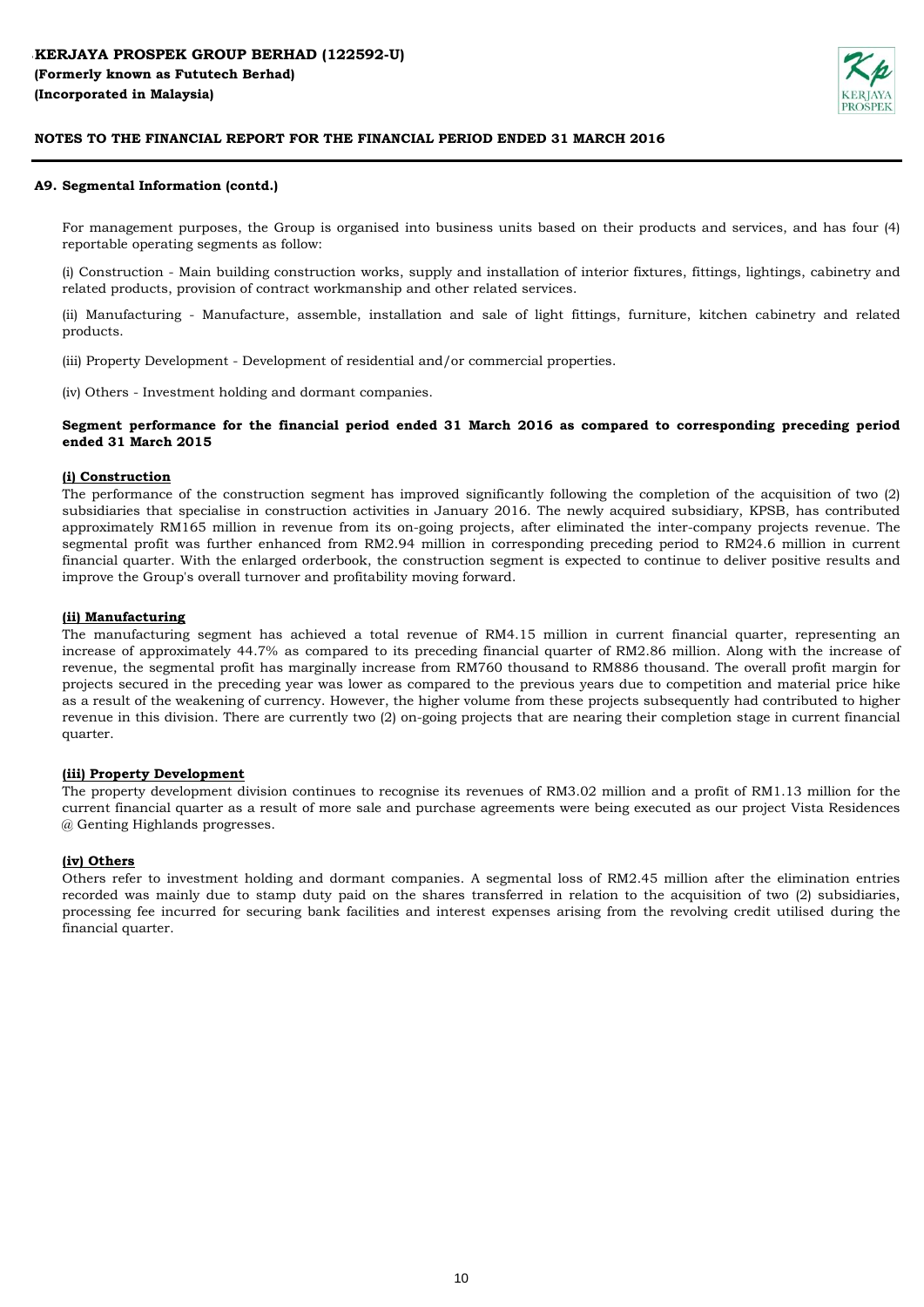

#### **A10. Profit Before Tax**

|                                                                | Individual             | Cumulative |  |
|----------------------------------------------------------------|------------------------|------------|--|
|                                                                | Quarter                | Quarter    |  |
|                                                                | 31.03.2016<br>(RM'000) | 31.03.2016 |  |
|                                                                |                        | (RM'000)   |  |
| Amortisation and depreciation of property, plant and equipment | 1,937                  | 1,937      |  |
| Interest income                                                | 666                    | 666        |  |
| Interest expenses                                              | 481                    | 481        |  |
| Net fair value gain                                            | 1,747                  | 1,747      |  |

Other than the above items, there were no exceptional items that affecting the assets, liabilities, equity, net income or cashflow of the Group during the financial quarter under review.

## **A11. Subsequent Events**

Saved as disclosed below, there were no material events subsequent to the balance sheet date that affect the results of the Group for the financial period.

On 20th May 2016, the Company has resolved to fix the issue price for the private placement comprising up to 60,000,000 new ordinary shares of RM0.50 each ("2nd tranche Placement Shares") at RM1.82 per share. The Company further announced that the bookbuilding for the 2nd tranche Placement Shares has been closed with an oversubscription rate of 135%.

## **A12. Changes in Composition of the Group**

Saved as disclosed below, there were no changes in the composition of the Group during the financial quarter under review.

- (i) On 20th January 2016, the shareholders of the Company had in the Extraordinary General Meeting unanimously approved, amongst others, the KPSB Acquisition and the proposed acquisition of the entire equity interest in Permatang Bakti Sdn Bhd ("PBSB") for a purchase consideration of RM20.0 million ("PBSB Acquisition"). Subsequently, the KPSB Acquisition and PBSB Acquisition have been completed on 21st January, 2016 in accordance to the respective terms of the share sales agreements. Accordingly, KPSB and PBSB are now wholly-owned subsidiaries of the Company.
- (ii) On 7th March 2016, the Company's wholly-owned subsidiary KPSB acquired a 70% equity interest in a company known as Future Rock Sdn. Bhd. ("Future Rock") represented by 70 ordinary shares of RM1.00 each for a total cash consideration of RM70.00. The remaining 30% equity interest is held by Sierra Hallmark Sdn. Bhd. Future Rock was incorporated on 3rd February, 2016. Future Rock is principally engaged in dredging and land reclamation work and construction related businesses.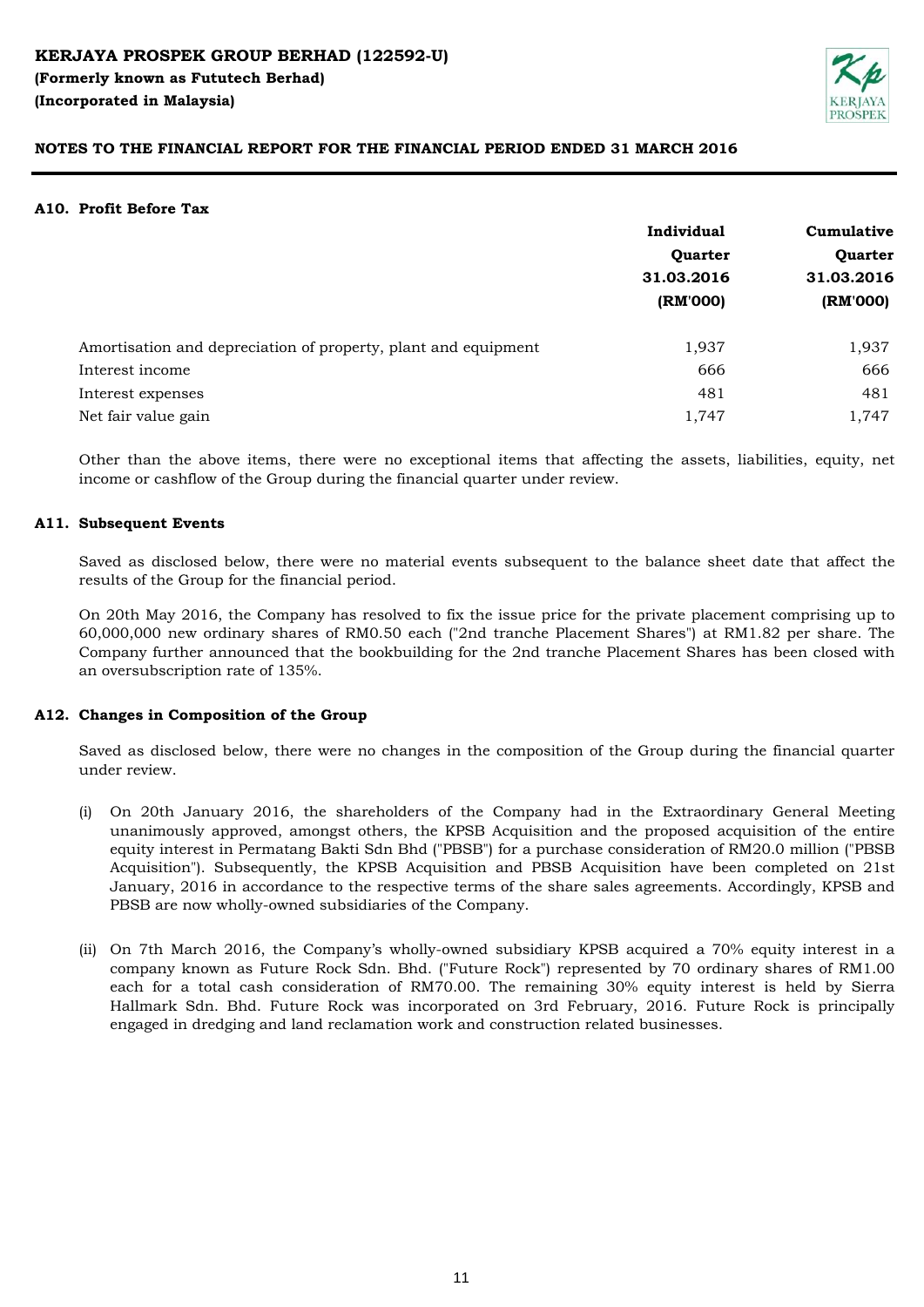

### **A13. Changes in Contingent Liabilities or Contingent Assets**

| (a) | Contingent Liabilities                                                                                                                                   | Cumulative<br><b>Ouarter</b><br>31.03.2016 |
|-----|----------------------------------------------------------------------------------------------------------------------------------------------------------|--------------------------------------------|
|     | Corporate guarantee given to banks for facilities granted to subsidiaries<br>Corporate guarantee given to third parties for credit facilities granted to | 20,000                                     |
|     | subsidiaries                                                                                                                                             | 6,020                                      |
|     |                                                                                                                                                          | 26,020                                     |
|     |                                                                                                                                                          |                                            |

## (b) Contingent Assets

As at the date of this report, there were no contingent assets.

### **A14. Capital Commitments**

As at the date of this report, the Group has no material capital commitments.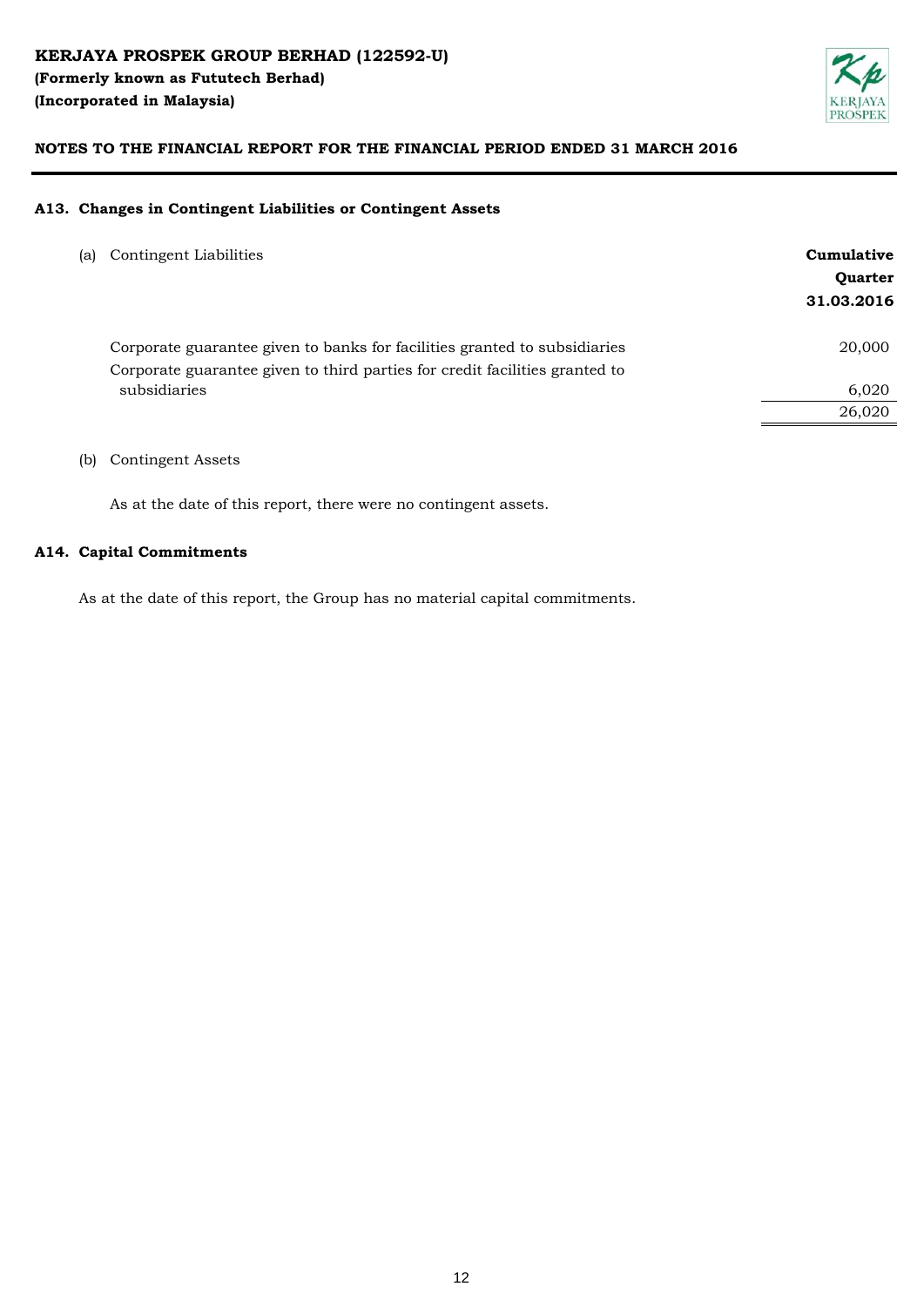

### **ADDITIONAL INFORMATION REQUIRED BY THE LISTING REQUIREMENTS OF BURSA SECURITIES**

#### **B1. Review of Performance**

For the financial quarter under review, the Group posted a revenue of RM185.93 million as compared to its corresponding preceding financial quarter of RM15.45 million. With the increase in revenue, Profit Before Tax ("PBT') in the current quarter jumped to RM32.04 million, representing an increase of 27.08 million from its corresponding preceding quarter of RM4.96 million.

Overall, the increase in revenue and PBT were mainly attributed to the group consolidation of the newly acquired subsidiary; KPSB, which currently has a large orderbook comprising of projects awarded by blue chip property developers in Malaysia. With the encouraging take up rate in the Group's property development project, property development segment is further expected to contribute positively to the Group's earnings moving forward.

### **B2. Change in Results of Current Quarter Compared to Preceding Quarter**

|         | Current       | Preceding<br>Quarter ended |  |
|---------|---------------|----------------------------|--|
|         | Quarter ended |                            |  |
|         | 31.03.2016    | 31.12.2015                 |  |
|         | (RM'000)      | (RM'000)                   |  |
|         | 185,930       | 18,604                     |  |
| Revenue | 32,041        | 6,636                      |  |

Profit before tax

For the current quarter under review, the Group recorded a revenue and PBT of RM185.93 million and RM32.04 million respectively as compared to RM18.61 million and RM6.64 million respectively in its immediate preceding quarter. The significant leap in both revenue and PBT in current financial quarter were mainly attributed to the consolidation of the results derived from two (2) active companies, KPSB and PBSB, upon they becoming the wholly-owned subsidiaries of the Group.

#### **B3. Current Year Prospects**

Following the completion of the previously announced proposed acquisition in January 2016, the enlarged group is expected to participate in substantially larger projects, further gain access to first tier developers, equipped with an established track record, enhance resources and competitiveness and develop an overall market branding in the construction industry. The Group will continue to exercise vigilance and prudence in achieving our objectives whilst expanding in view of the current global and local economic environments.

Notwithstanding the Group's objective to expand its core business in construction, it will maintain the manufacturing segment as part of its integrated business objective and strategy and complete the existing property development project.

Barring any unforeseen circumstances, the Group is cautiously optimistic on its overall businesses moving forward.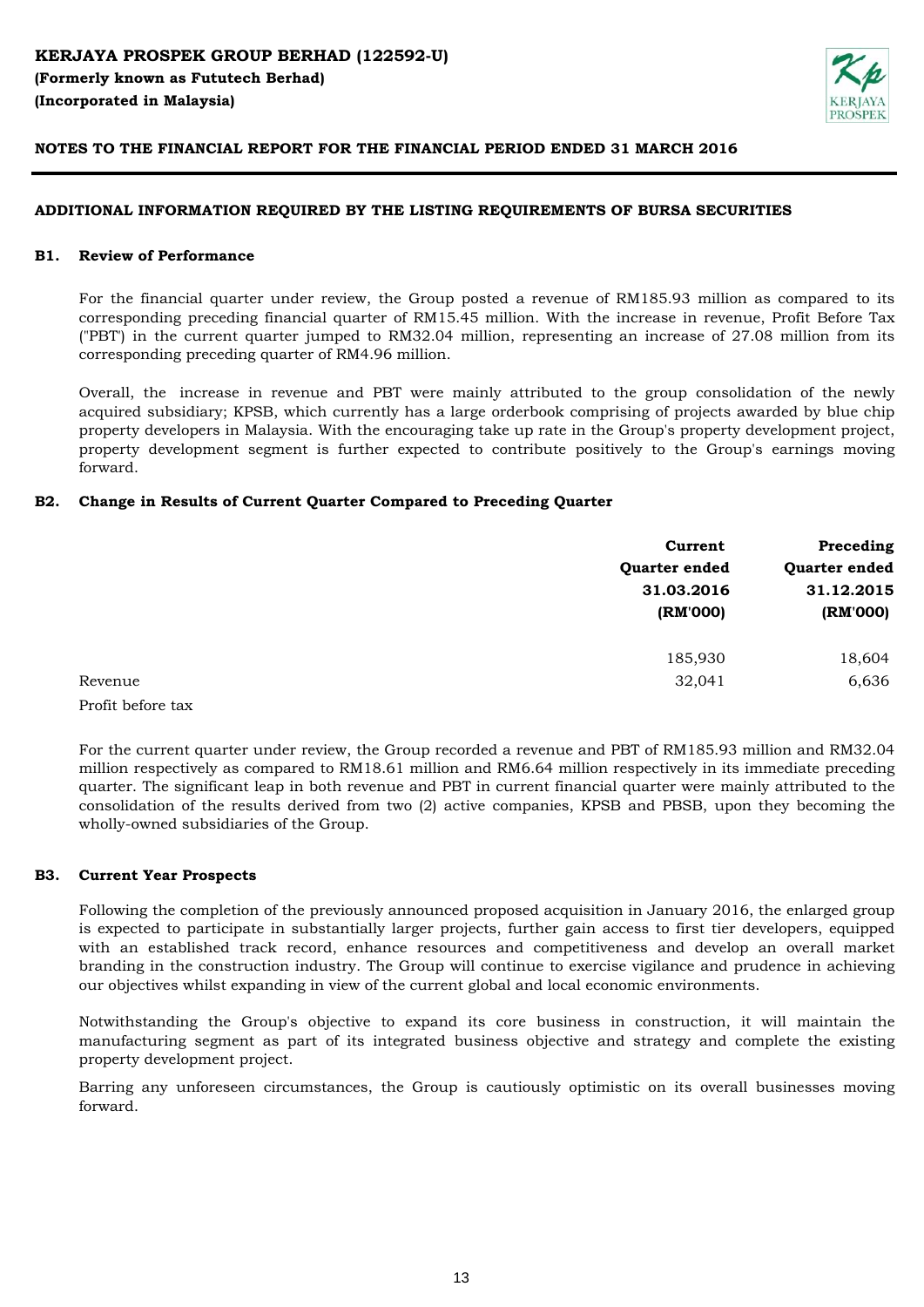

#### **B4. Profit Forecast**

There were no profit forecast prepared or profit guarantee made by the Group.

#### **B5. Taxation**

|                                | Individual<br>Quarter<br>31.03.2016<br>(RM'000) | Cumulative<br>Quarter<br>31.03.2016<br>(RM'000) |
|--------------------------------|-------------------------------------------------|-------------------------------------------------|
| Malaysia income tax            |                                                 |                                                 |
| - current year                 | 8,091                                           | 8,091                                           |
| - in respect of previous years | 5                                               | 5                                               |
|                                | 8,096                                           | 8,096                                           |
| Deferred tax                   |                                                 |                                                 |
| - current year                 | 243                                             | 243                                             |
| - in respect of previous years | 25                                              | 25                                              |
|                                | 8,364                                           | 8,364                                           |

The effective tax rate of the Group for income tax in the current financial year is higher than the statutory tax rate of 25% due mainly to certain expenses not deductible.

#### **B6. Quoted Securities**

There were no quoted securities as at the financial quarter.

#### **B7 Group Borrowings and Debt Securities**

Details of the group borrowings as at 31st March, 2016 were as follows:

|                          | Cumulative |
|--------------------------|------------|
|                          | Quarter    |
|                          | 31.03.2016 |
|                          | (RM'000)   |
|                          |            |
| Unsecured                |            |
| Bank Overdraft<br>(i)    | 18,320     |
| (ii)<br>Revolving Credit | 55,490     |
| (iii) Term Loan          | 383        |
|                          | 74,193     |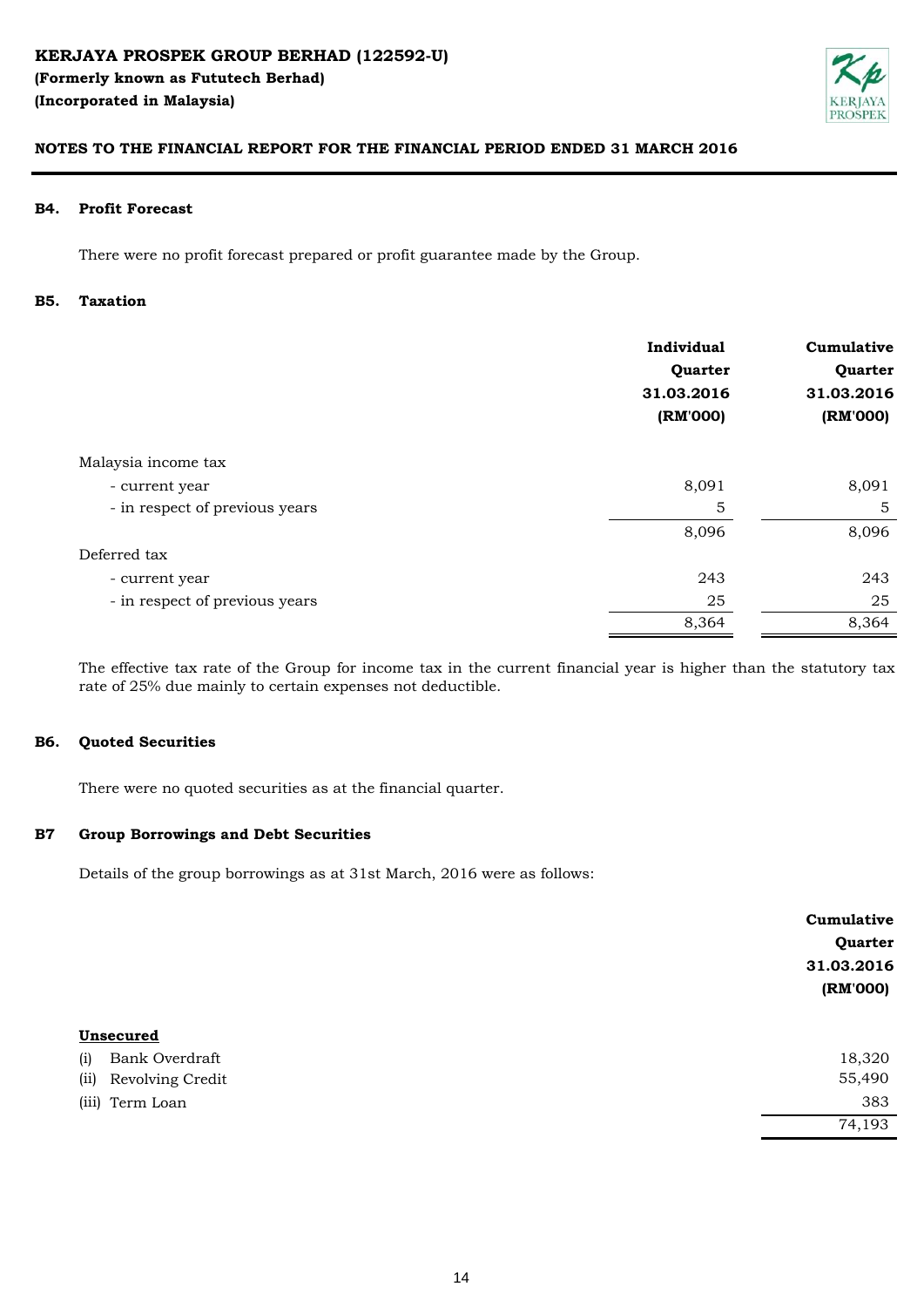

#### **B8. Status of Corporate Proposals Announced**

Saved as disclosed below, there were no other corporate proposals announced but pending completion as at the date of this report.

On 20th January 2016, the shareholders of the Company have approved the Private Placement.

The Company had successfully placed out 40,000,000 Placement Shares on 30th March 2016 pursuant to the Private Placement which raised cumulative gross proceeds of RM66 million. The status of utilisation of the gross proceeds is set out below:

|     | <b>Purposes</b>                                                                                                             | Proposed<br>utilisation<br>(RM'000) | Utilisation as<br>at 31.03.16<br>(RM'000) | <b>Balance</b><br>(RM'000) |
|-----|-----------------------------------------------------------------------------------------------------------------------------|-------------------------------------|-------------------------------------------|----------------------------|
| (a) | KPSB Acquisition and PBSB Acquisition*                                                                                      | 55,200                              |                                           | 55,200                     |
| (b) | Defray of the expenses in relation to the KPSB<br>Acquisition<br><b>PBSB</b><br>Acquisition,<br>Private<br>and<br>Placement | 6,020                               | 3.370                                     | 2,650                      |
| (c) | Working Capital                                                                                                             | 4,780<br>66,000                     | -<br>3.370                                | 4,780<br>62,630            |

\* The Company has obtained bank borrowing to finance the settlement of the amount.The said bank borrowing was pending for repayment as at this financial quarter from proceeds from the Private Placement.

On 9th May 2016, Bursa Malaysia Securities Berhad ("Bursa Securities") has approved the Company's application for an extension of time until 18th December, 2016 to complete the Private Placement.

#### **B9. Changes in Material Litigation**

Saved as disclosed below, there were no pending material litigations for the Group as at the date of this report.

KPSB claimed against Lembaman Development Sdn. Bhd ("LDSB") for an outstanding contract sum of RM6,346,246.10 due and owing by LDSB to KPSB, for work done and completed by KPSB in relation to a project known as "Proposed Mixed Development (Tower A, B, C, D and Block W, X, Y) on Lots 3254, 3255 and 7722, Lebuhraya Thean Teik, Mukim 13, D.T.L. Penang. LDSB in return had filed a counterclaim against KPSB claiming for, inter alia, the amount of RM2,340,000.00 as liquidated and ascertained damages, total costs (to be assessed) incurred for making good defects, general damages and costs ("Counter Claim").

KPSB has on 16th April 2015 filed an Order 14 application (i.e. summary judgement) with the Court against LDSB, claiming for, inter alia, a sum of RM6,346,246.10, together with interest and costs. The hearing for the matter which was fixed on 28th October 2015 has been adjourned to 15th January 2016 whereby the court has fixed 15th January 2016 as case management pending settlement in view that the parties are in the midst of negotiations towards settlement.

On 4th May 2016 solicitor of KPSB has written a letter to solicitor of LDSB to propose a total of RM6,386,000 as final settlement amount for LDSB to pay KPSB after the negotiation being carried out and mutual agreement reached. As at the date of this report, LDSB is yet to reply as final confirmation and acceptance pursuant to the letter from KPSB dated 4th May 2016.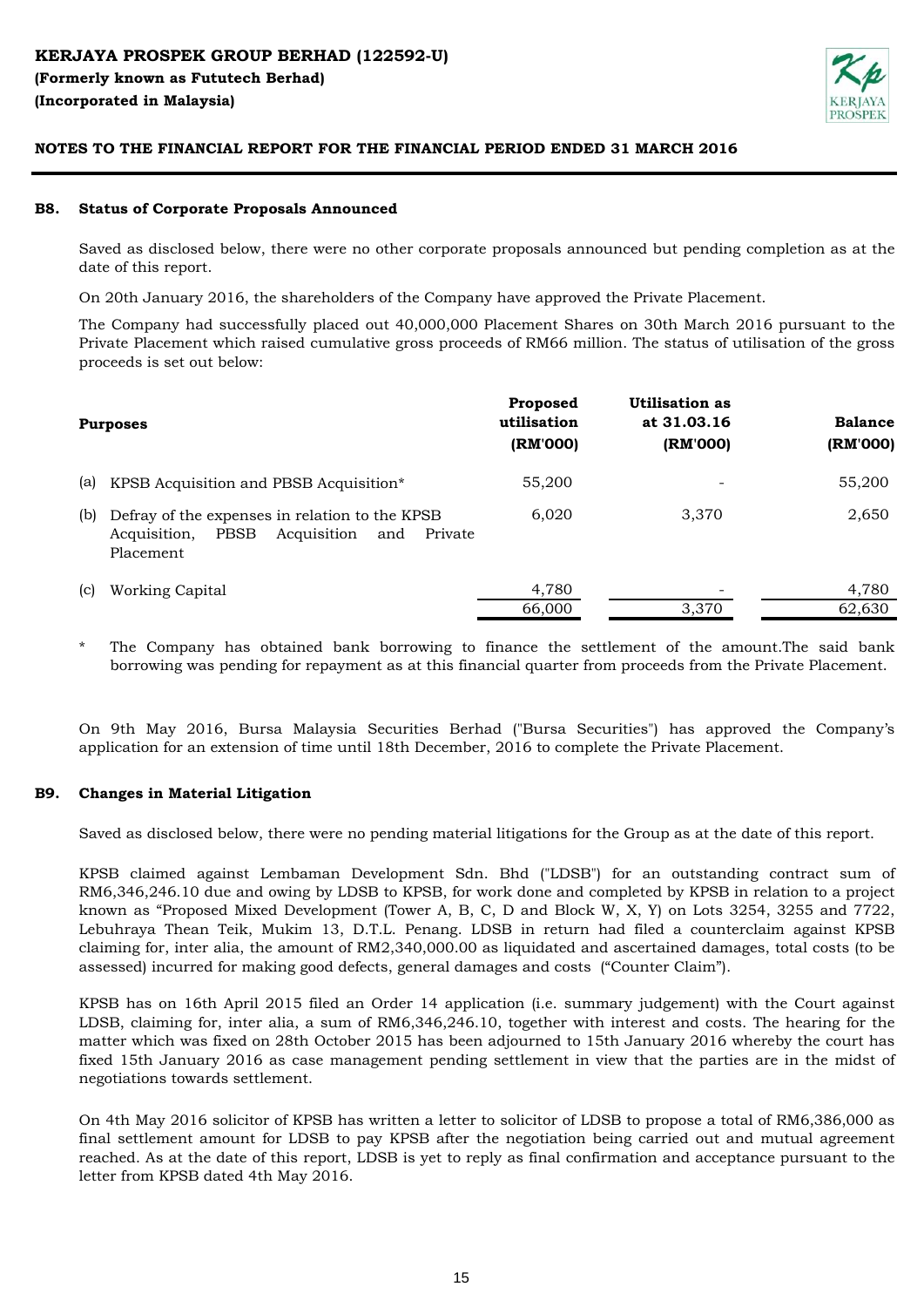

#### **B10. Dividend**

No interim dividend has been declared for the current quarter under review.

### **B11. Sales of unquoted investments and/or properties**

There were no sales of unquoted investments and/or properties as at current quarter under review.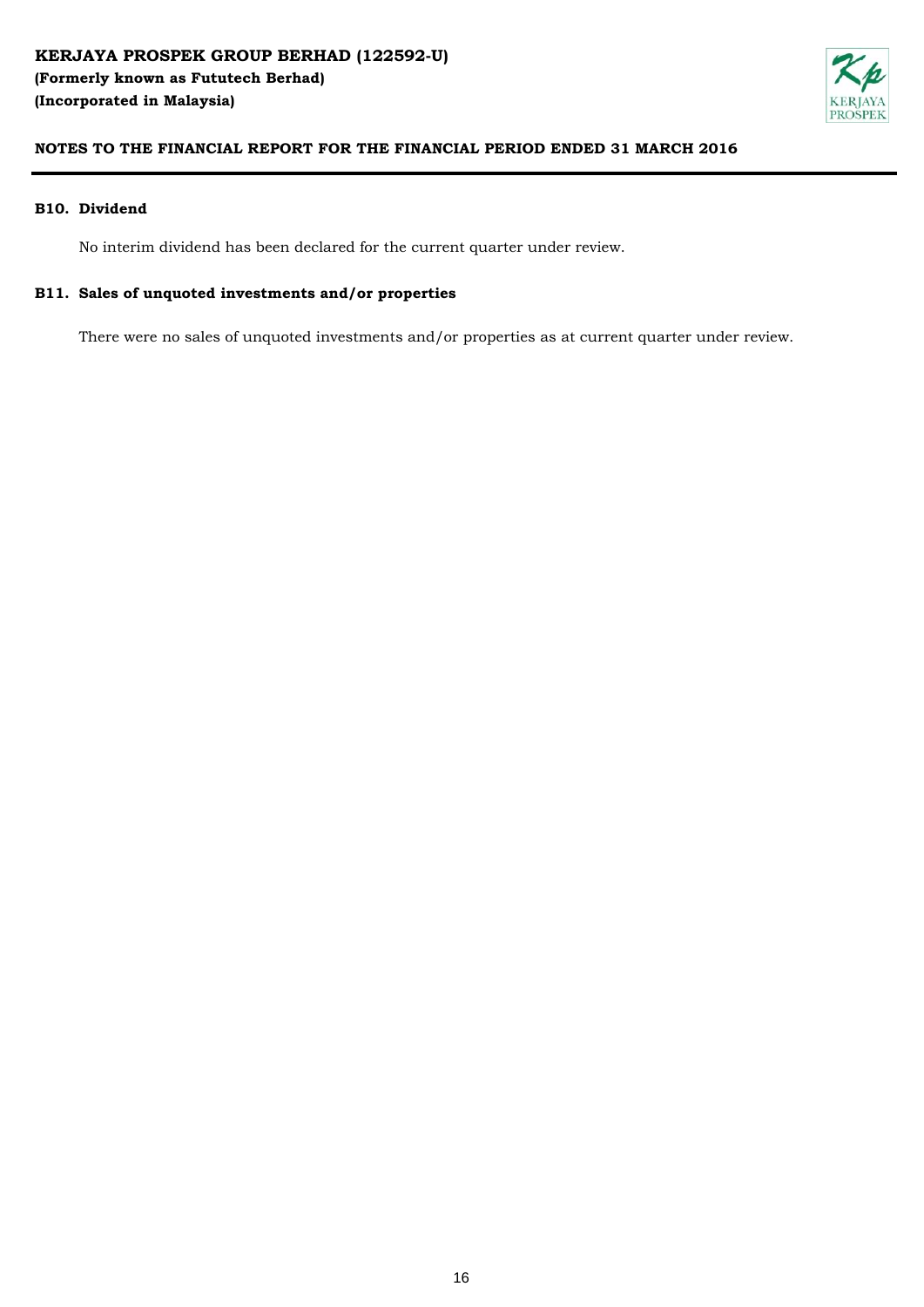

#### **B12. Earnings Per Share**

|                                                                               | <b>Individual Quarter Ended</b> |            | <b>Cumulative Quarter Ended</b> |            |
|-------------------------------------------------------------------------------|---------------------------------|------------|---------------------------------|------------|
|                                                                               | 31.03.2016                      | 31.03.2015 | 31.03.2016                      | 31.03.2015 |
| <b>Earnings</b>                                                               |                                 |            |                                 |            |
| Profit attributable to equity holders of the Company<br>(RM'000)              | 23,677                          | 3,672      | 23,677                          | 3,672      |
| a) Basic                                                                      |                                 |            |                                 |            |
| Weighted average number of ordinary shares ('000)                             | 121,550                         | 90,737     | 121,550                         | 90,737     |
| Basic Profit per share attributable to equity holders<br>of the Company (Sen) | 19.48                           | 4.05       | 19.48                           | 4.05       |

### **b) Diluted**

For the purpose of calculating diluted earnings per share, the profit attributable to the equity holders of the Company and the weighted average number of ordinary shares issued during the year have been adjusted for the dilutive effects of all potential ordinary shares, i.e. exercise of warrants and conversion of RCPS.

| <b>Earnings</b>                                                                     | <b>Individual Quarter Ended</b> |            | <b>Cumulative Quarter Ended</b> |            |
|-------------------------------------------------------------------------------------|---------------------------------|------------|---------------------------------|------------|
|                                                                                     | 31.03.2016                      | 31.03.2015 | 31.03.2016                      | 31.03.2015 |
| Profit attributable to equity holders of the Company<br>(RM'000)                    | 23,677                          | 3,672      | 23,677                          | 3,672      |
| Weighted average number of ordinary shares ('000)                                   | 121,550                         | 90,737     | 121,550                         | 90,737     |
| Effect of dilution of warrants ('000)                                               | 12,313                          | $N/A^*$    | 12,313                          | $N/A^*$    |
| Effect of dilution of RCPS ('000)                                                   | 214,345                         |            | 214,345                         |            |
| Adjusted weighted average number of ordinary shares<br>in issue and issuable ('000) | 348,208                         | 90.737     | 348,208                         | 90,737     |
| Diluted Profit per share attributable to equity<br>holders of the Company (Sen)     | 6.80                            | $N/A^*$    | 6.80                            | $N/A^*$    |

**\*** The outstanding warrants have been excluded from the computation of fully diluted earnings per shares as the exercise of warrants to ordinary shares would be anti-dilutive. There were no other transactions involving the potential dilution of ordinary shares outstanding.